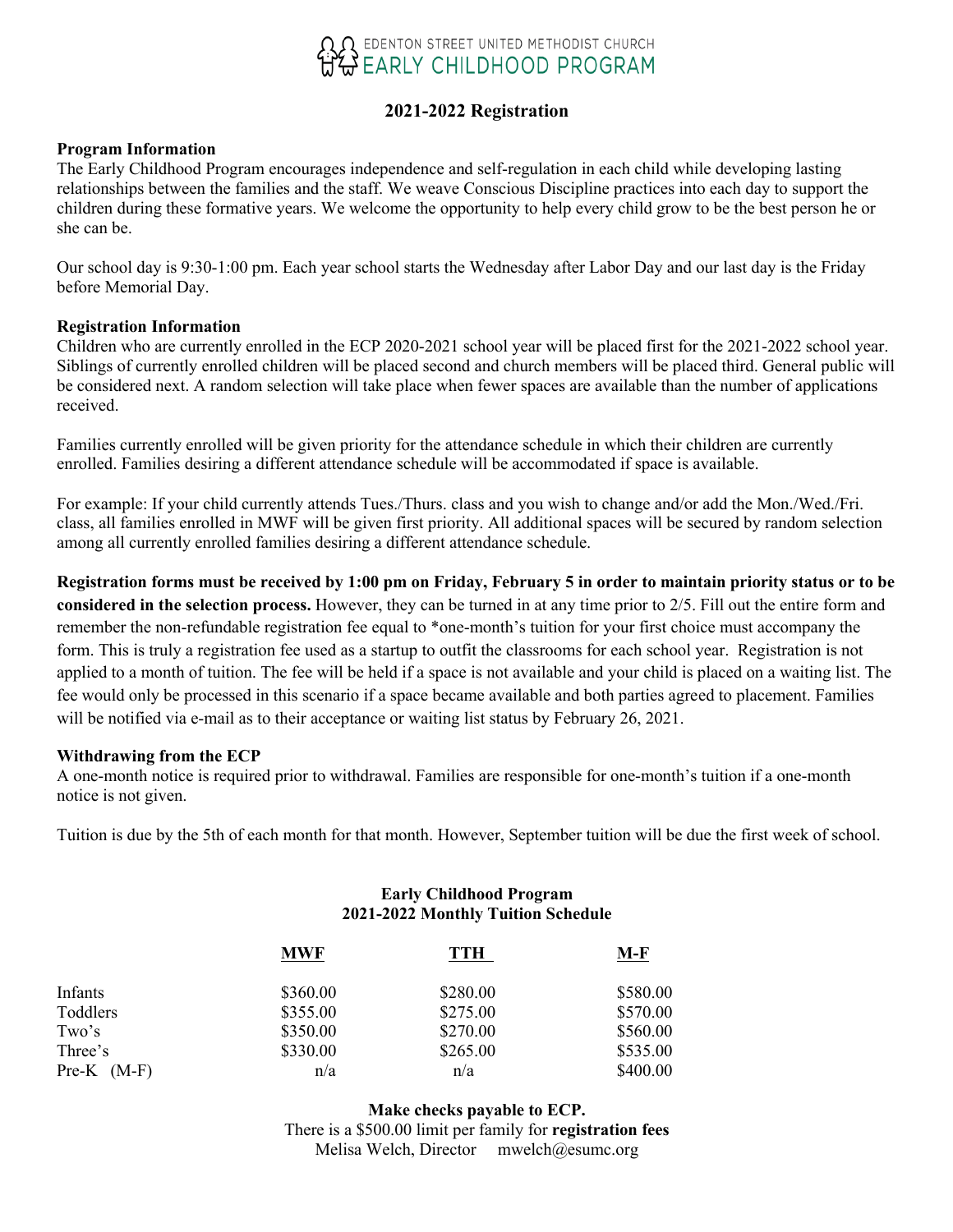# **Enrollment Application for 2021-2022 School Year**

|                            |                                              |                                                                                          | $\boxed{\text{DOB}}_{\text{max}}$                                                                                                                                                                                                                                                                                |  |  |  |
|----------------------------|----------------------------------------------|------------------------------------------------------------------------------------------|------------------------------------------------------------------------------------------------------------------------------------------------------------------------------------------------------------------------------------------------------------------------------------------------------------------|--|--|--|
|                            |                                              | (Last) (First)                                                                           |                                                                                                                                                                                                                                                                                                                  |  |  |  |
|                            |                                              |                                                                                          |                                                                                                                                                                                                                                                                                                                  |  |  |  |
|                            |                                              |                                                                                          | Please clearly print parent email address(es) to be added to our MemberHub school communication.                                                                                                                                                                                                                 |  |  |  |
|                            |                                              |                                                                                          |                                                                                                                                                                                                                                                                                                                  |  |  |  |
|                            |                                              |                                                                                          |                                                                                                                                                                                                                                                                                                                  |  |  |  |
|                            |                                              |                                                                                          |                                                                                                                                                                                                                                                                                                                  |  |  |  |
|                            |                                              |                                                                                          |                                                                                                                                                                                                                                                                                                                  |  |  |  |
| <b>Medical Information</b> |                                              | Please list any allergies, medications, treatments and/or therapies your child receives: |                                                                                                                                                                                                                                                                                                                  |  |  |  |
|                            |                                              | safest environment for all children. Nuts are always prohibited.                         | A copy of your child's current immunization record must be submitted prior to the first day of school<br>unless your child is 2 or 3 years of age and attended the ECP for the 2020-2021 school year.<br>ECP is an Allergy Aware School. We may ask all parents to limit the foods sent to school to provide the |  |  |  |
|                            |                                              | <b>Emergency Information</b>                                                             |                                                                                                                                                                                                                                                                                                                  |  |  |  |
|                            |                                              |                                                                                          |                                                                                                                                                                                                                                                                                                                  |  |  |  |
|                            |                                              |                                                                                          |                                                                                                                                                                                                                                                                                                                  |  |  |  |
| event of an emergency.     |                                              |                                                                                          | List three local persons that we may contact if family members listed above cannot be reached in the                                                                                                                                                                                                             |  |  |  |
| Name                       | the control of the control of the control of | Phone $\#(s)$                                                                            | <u> 1989 - Paris Amerikaanse konstantinoplerin (h. 1989)</u>                                                                                                                                                                                                                                                     |  |  |  |
| Name<br>Name               |                                              | Phone $#(s)$                                                                             |                                                                                                                                                                                                                                                                                                                  |  |  |  |
|                            |                                              |                                                                                          |                                                                                                                                                                                                                                                                                                                  |  |  |  |
|                            |                                              |                                                                                          | List the names of people who will pick up your child on a regular basis. If someone other than those listed<br>below needs to pick up your child then written notice should be given to the office prior to the pickup date.                                                                                     |  |  |  |
|                            |                                              |                                                                                          | I agree that the Director, Assistant Director, or Designee may authorize the physician of his/her choice to<br>provide emergency care in the event that neither parent nor the family physician can be contacted immediately.                                                                                    |  |  |  |

Parent/Guardian Signature\_\_\_\_\_\_\_\_\_\_\_\_\_\_\_\_\_\_\_\_\_\_\_\_\_\_\_\_\_\_\_\_\_\_\_\_\_\_\_\_\_ Date\_\_\_\_\_\_\_\_\_\_\_\_\_\_\_\_\_\_\_\_\_\_\_